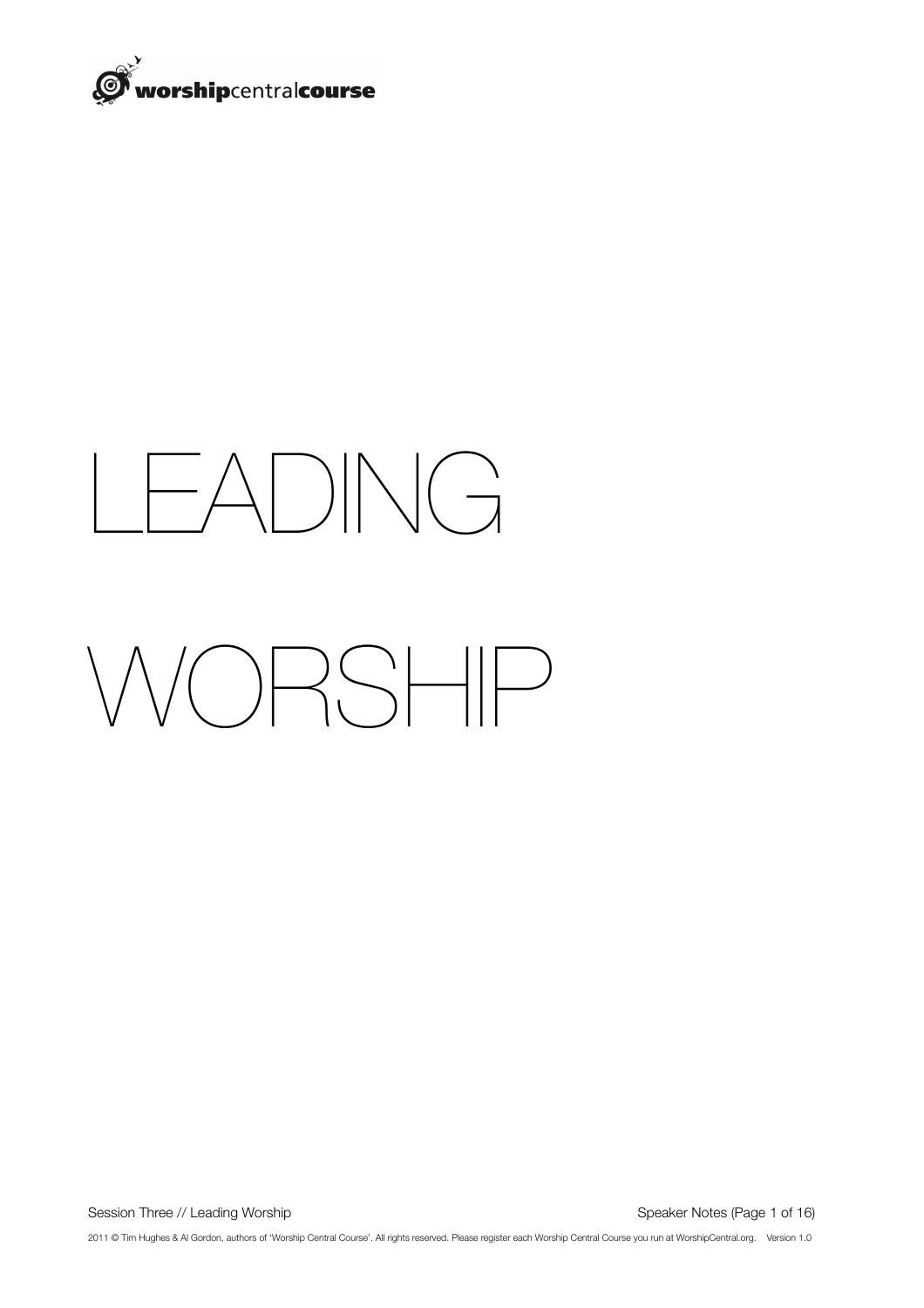

#### Welcome

Thanks for downloading the Speaker Notes for the Worship Central Course. In this third session, we've outlined the structure and key points for the talk, and left room for you to add your own examples. Feel free to personalize the examples and make it your own, but we'd please ask that you keep the core material the same, as we want people to be able to get the same Course wherever they are.

We pray this course will be a great blessing to you and your worship team, and we stand with you as you seek to encounter God, equip the worshipper and empower your local church.

Tim Hughes & Al Gordon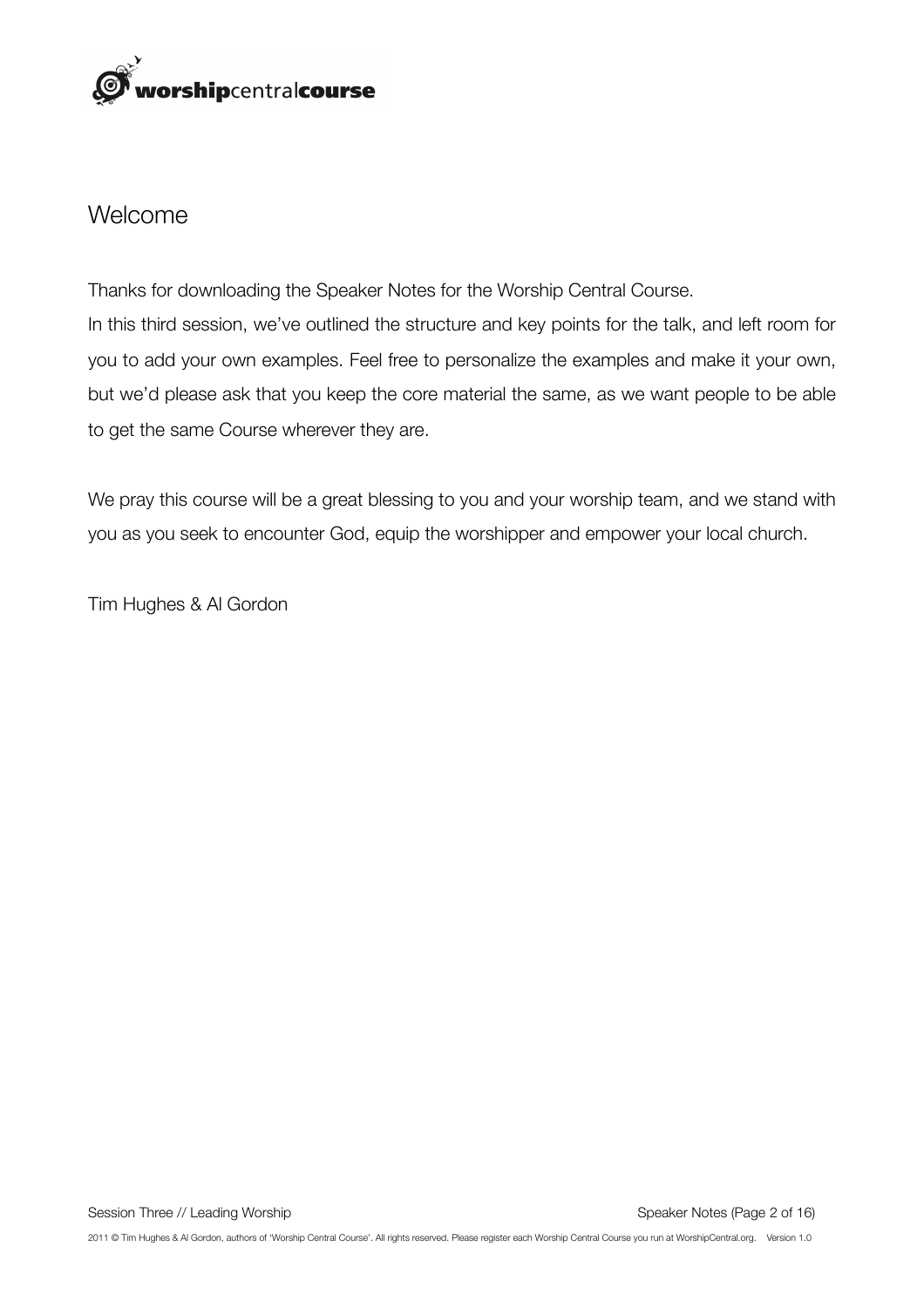## orshipcentralcourse

#### Introduction

*Start with a personal humorous story of when you first led worship and it went horribly wrong. For example, Al tells the story of when he was giving his best, lost in wonder love and praise, perhaps a little out of tune but full of passion and power. After a while he noticed that his fellow worshippers were taking it in turns to leave the room. 'Must be the presence of the Lord,' he thought. 'God must be moving so powerfully that they need to step out of the Glory to gather their thoughts and catch their breath.' Years later, he discovered the truth. Yes, they were trying to pull themselves together, but only because Al's singing and playing were so dire. They were taking it in turns to leave the room, collapse in hysterics, compose themselves and come back in, allowing some other poor soul to take a rest from the musical onslaught.*

Let's turn together to 1 Peter 2:9:

"But you are a chosen people, a royal priesthood, a holy nation, a people belonging to God, that you may declare the praises of him who called you out of darkness into his wonderful light." (1 Peter 2:9)

Leading others in worship can be a challenging responsibility: standing in front of a group of people, wearing our hearts on our sleeves, making ourselves vulnerable is not an easy job. It takes time, patience, practice and a lot of prayer to move on from the kind of tricky first experience so many of us share.

But whether we've had a bumpy start or not, if we are involved in the worship life of this local church we are worship leaders. If we're leading, singing, playing an instrument, serving upfront or involved behind the scenes, then we will be helping lead people into the presence of Jesus by what we do.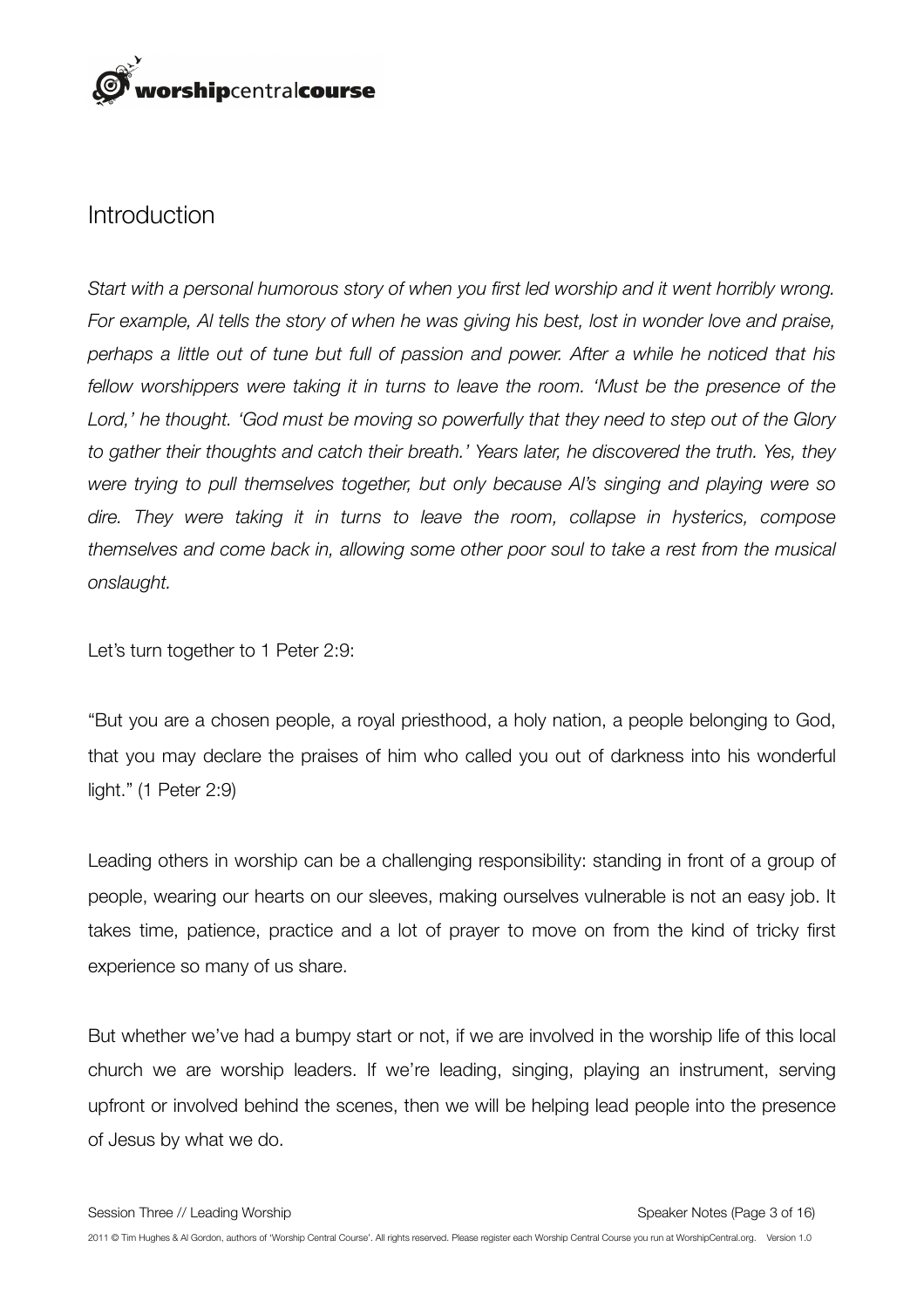

Forget the idea that it's only the person up the front who is the worship leader: all of us who are involved need to have a sense of ownership, commitment and responsibility towards what we do, and all of us must see it as a holy and serious calling. That's what 1 Peter reminds us, that we are all a 'royal priesthood' everyone who is a Christian has been 'set apart' in Christ to help each other do something completely remarkable and life-changing - to articulate the praises of God's beloved people whom he has brought 'out of darkness' and 'into his wonderful light'.

That's quite a privilege, isn't it? And quite a responsibility. So how do we do it? How can we grow to become the kind of worship leaders that bring glory to God and serve the people we're called to lead well? We're going to look at three practical questions that apply regardless of our context, model or style of service. These questions apply to us all, and taken together, they will help us all grow and develop as worship leaders.

#### 1 How Are We Preparing

There's something that unites sporting legends, astounding singers and brilliant performers of all styles: the more effortless they appear, the greater the amount of work and preparation it represents. And so it is with leading worship. If we want to be effective we need to work hard behind the scenes, preparing ourselves for that moment when we lead God's people in worship. So whenever we lead worship we need to ask ourselves, how are we preparing both spiritually and practically?

When we think about preparation, there are two extremes to avoid. Firstly we've got to avoid making it all about the music and the visuals. To spend hours tweaking and testing only to finally get round to praying just minutes before the service starts... that's just not going to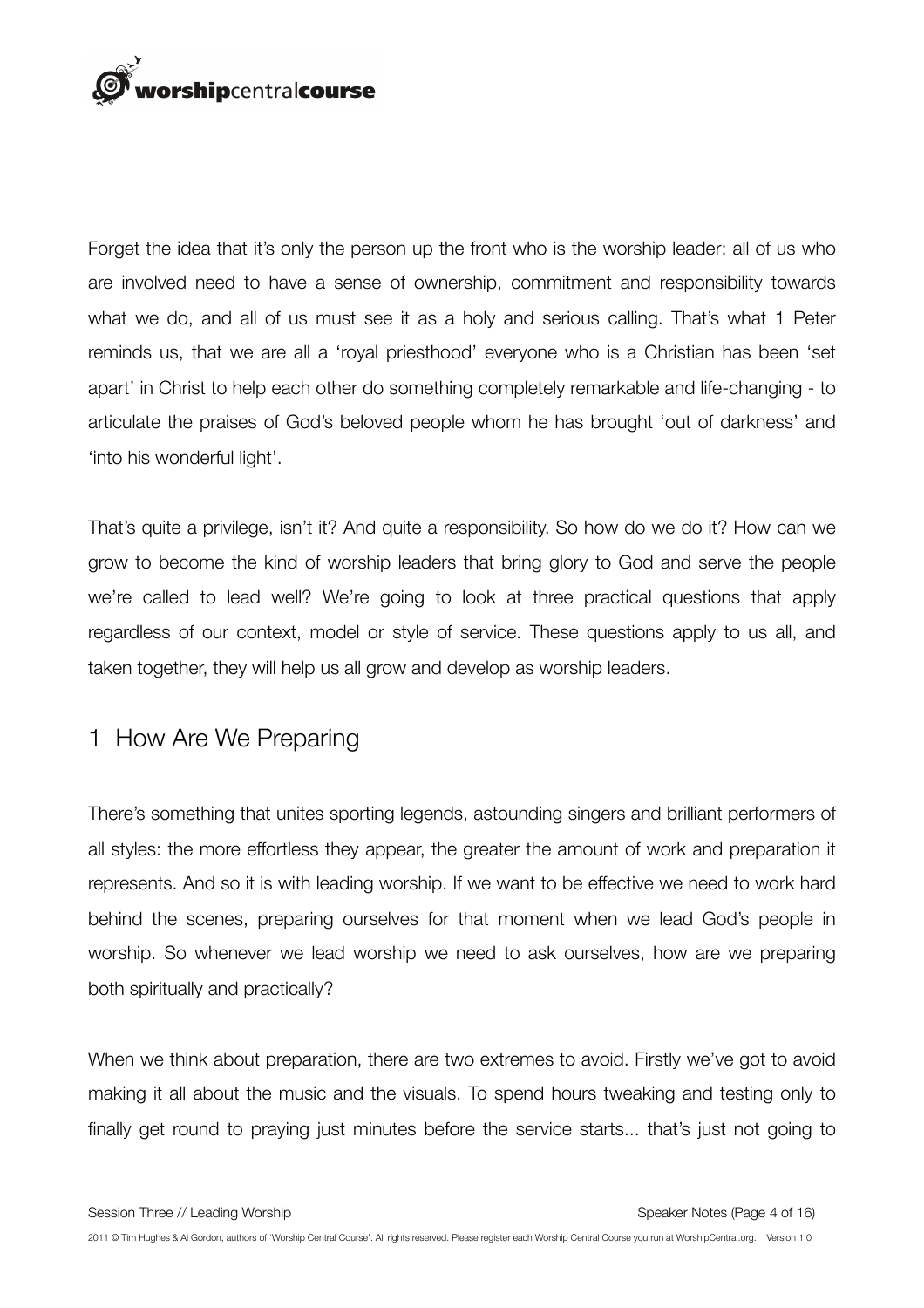

work. Without realizing it, we develop a culture within a team where people rely primarily on their own strengths and gifts rather than on God.

The other extreme to avoid is for a worship team not to rehearse at all but to rely solely on prayer. They gather to pray before the service, thinking that they don't need to prepare practically. The team may have an impressive depth of spirituality and passion, but as they lead, if the musicians play out of tune, out of time, making frequent mistakes, a congregation will struggle to engage in worship. As worship leaders we need to value both spiritual and practical preparation.

To lead worship is to take our private cry before God and to make it public. Imagine what the impact on the local church would be if every worship team spent time before every session, seeking God passionately in prayer and private worship, as well as in musical and practical preparation? The influence on the worshipping life of the church would be amazing, wouldn't it?

As leaders of worship one of the greatest gifts we can give to our churches is that of being spiritually alive and fresh. There are no shortcuts to developing authentic spirituality. It comes down to the important and obvious disciplines such as reading God's word, spending time in his presence and a dedication to seek him through prayer. If we have no private cry, then how can we stand in front of others pretending that we do?

We live in a culture of quick fixes and instant results and it can be tempting to apply these same principles to preparing a time of worship. We look for short cuts and ways of speeding up the process. In a recent issue of a worship magazine there was an advertisement for a new resource that said this: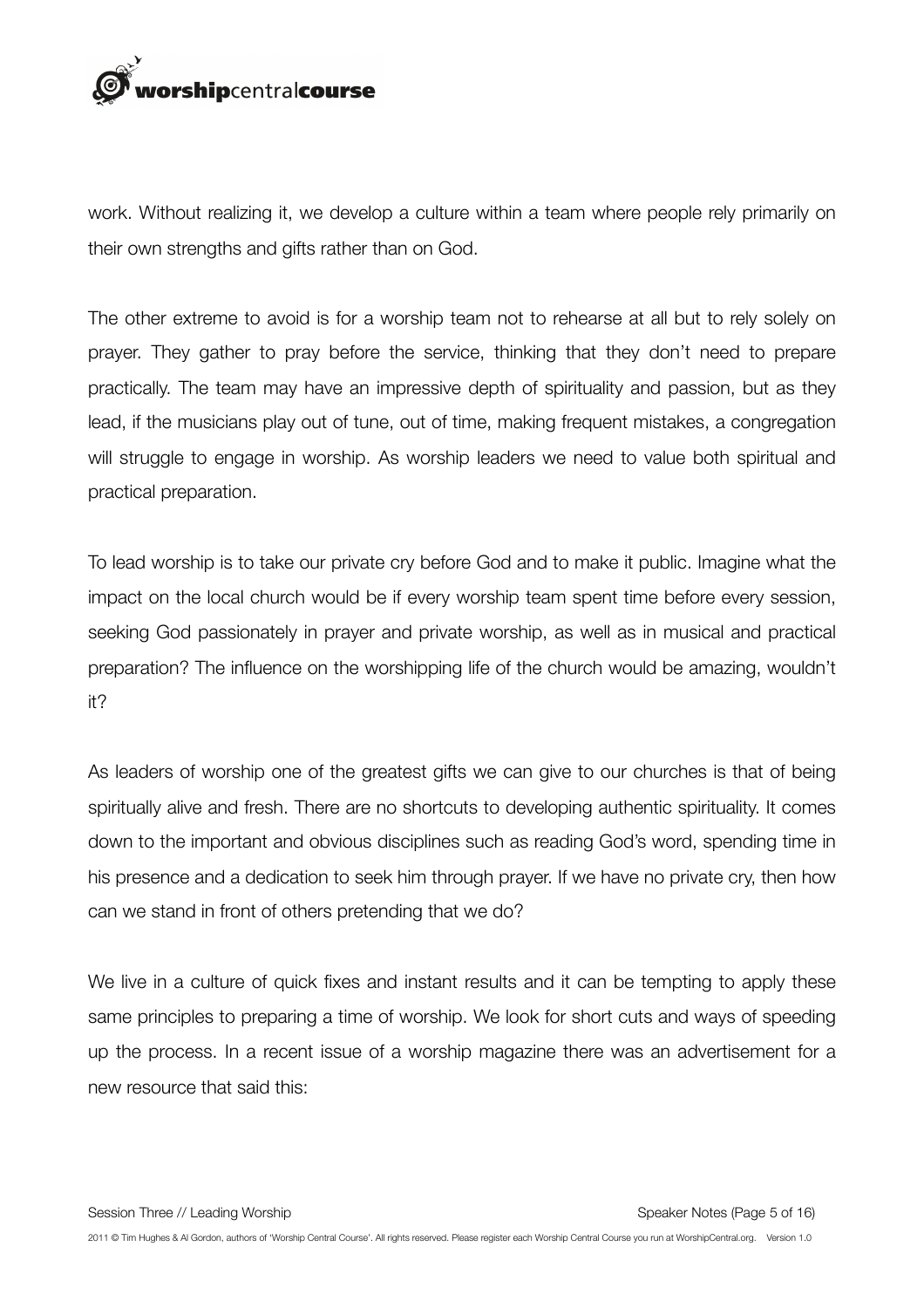

*"Worship planning takes time. Sometimes that time is short. Twelve complete worship sets with little-to-no preparation needed."*

I'm sure the people that made this resource were well meaning and felt like they were responding to a practical need. But there is a danger in relying on delivering a formula, rather than seeking God, and engaging the heart and passion of the musicians and worshippers in your church. The practical considerations for leading corporate worship are vast. Whether it's choosing the songs, the musical arrangements, organizing technical production or the resources and rehearsals required - it all adds up to a lot of work. Even so, short cuts can leave everyone shortchanged.

#### Choosing Songs

How do you pick songs in a way that helps people to respond to God in a worshipful and meaningful way? There's more to it than throwing together the five most popular songs of the week.

*First, find a theme.* A theme can bring a focus and direction to a time of worship. A few songs clustered around a particular theme provide a cutting edge to our worship. Too often our selection of songs meander, rather than taking people on a journey. As you pull together your set-lists ask yourself whether there is a clear theme being developed throughout the lyrics of the songs; themes such as God's sovereignty, his mercy, his faithfulness, his creation, or his heart of justice. Let's not just jump randomly from one song to another.

*Second, balance substance with simplicity.* We are called to worship God with all our heart, soul, mind and strength. It is essential to have songs that inspire and stretch our minds in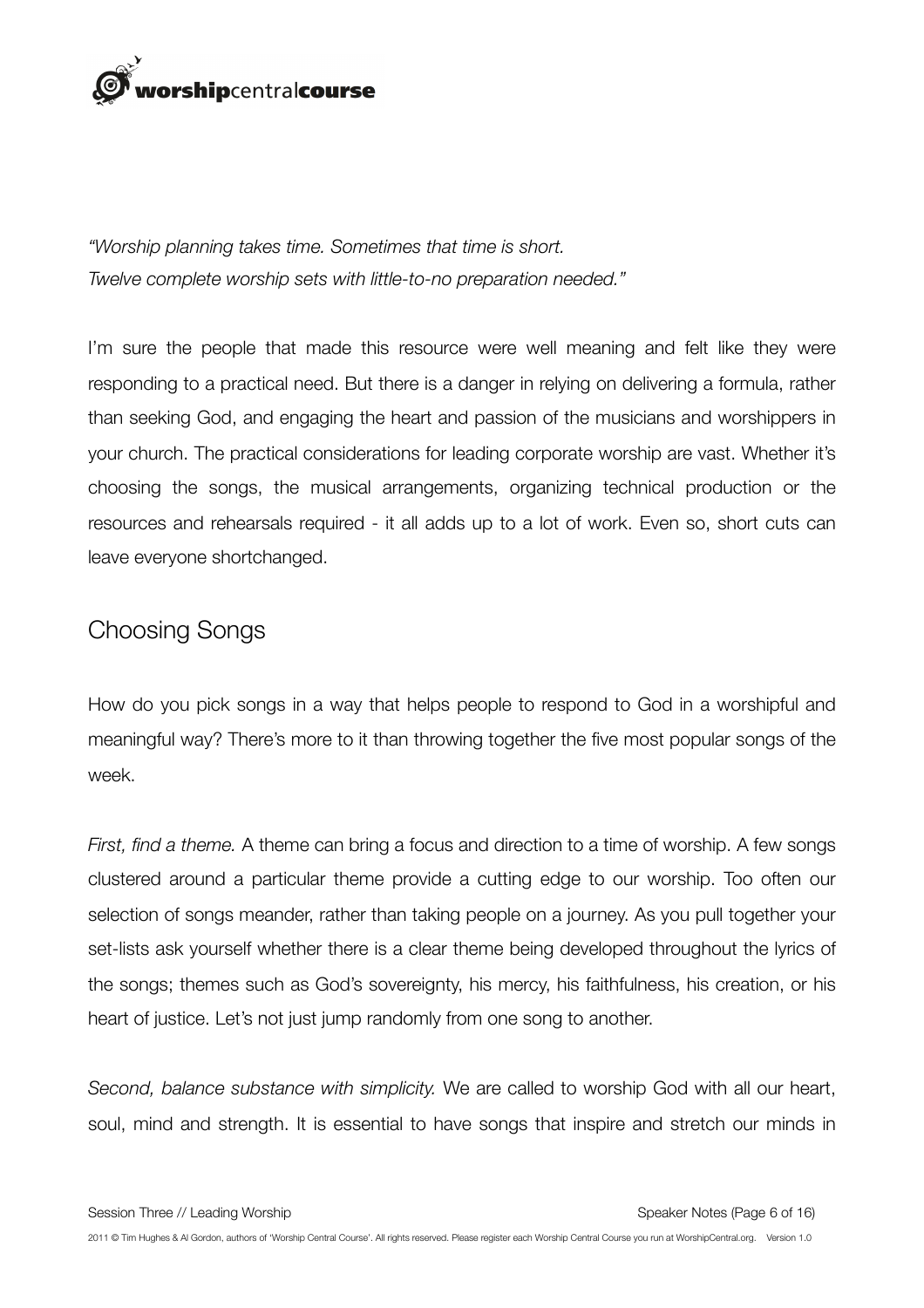

worship, songs that are rich in content. The great hymns are an amazing gift in unpacking and poetically communicating the character of God. But our worship is not merely cerebral. Part of our role is to engage people's hearts and emotions. If our songs are so dense with words, requiring a doctorate in theology just to be able to sing them, then this connection becomes very difficult. Paul talks about this to the church in Corinth saying, "I will sing with my spirit, but I will also sing with my mind." (1 Corinthians 14:15)

*Third, keep it fresh.* Introducing new songs can help here - so be on the look out for new material and think through how you can flow these new songs within your more familiar repertoire. How many new songs should you introduce? There's no set answer to this, it's dependent on the congregation you lead, the musicians you use and the season your church is in. One or two new songs a month can work, but you have to be careful when you do start to bring in something fresh. Use a new song regularly over the first couple of months and remember that a congregation often needs to hear and sing a song three or four times before being comfortable with it.

The truth is that some people get really easily bored in times of sung worship, so be on your toes. Fresh doesn't have to mean new: singing an old hymn or song that hasn't been used for a while can be just as powerful. Find new and interesting arrangements and embrace the best of old hymns and contemporary songs.

*Fourth, think about who we're leading.* The context will have an impact on what songs we choose, the style of service or the equipment we use. Obviously weddings have different requirements to youth celebrations and if you're leading when the service is focussing on issues of poverty, suffering and injustice, it's probably a good idea not to start with Happy Day.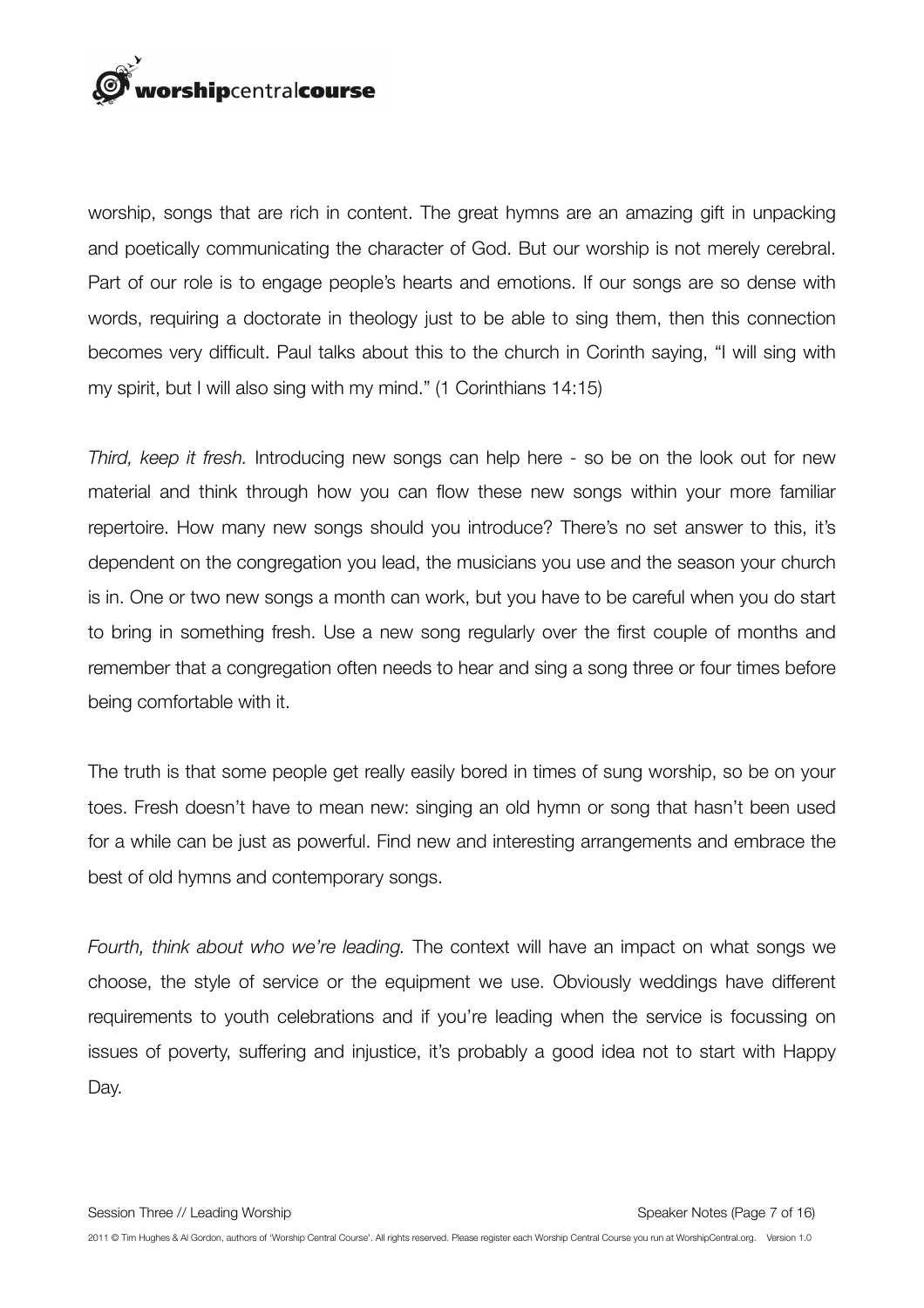

Some songs work brilliantly with a great band and excellent sound system but don't always work so well with ten people in someone's living room and a slightly out of tune, beat up guitar. In these small gatherings people understandably feel more vulnerable and exposed during worship. Our role as worship leaders is to enable people to feel secure and free to bring an offering of worship. If they spend the evening terrified that their voice may crack or that people will laugh at their out of tune voice, then they will not engage in worship.

Songs of celebration and praise are often in higher musical keys. With a big sound and many voices people are confident to sing loudly and reach for the high notes, so these work well in large groups. But in small groups this would be more challenging. So consider choosing simpler songs – particularly ones that are easy to sing and memorize - as they work well in small group settings. Or drop the key by a tone - or more - to help people along.

#### 2 What Is God doing?

As well as all that preparation we have to be constantly asking ourselves this vital question. At every moment, on every occasion, in every context, during every time of worship we lead, we need to be asking God what he's doing, where he's leading and how we should respond. We should never just assume or switch off. God has a plan and a purpose for our gathered meetings that he is keen to share with us. Our role is to tune into this and obediently follow.

There are only three types of worship: badly led worship, good solid worship and Spirit-led worship. In badly led worship, basic mistakes are made, songs are sung out of tune, the choice of songs seem unimaginative and random. People are distracted by the glaring mistakes and it is hard for people to enter in.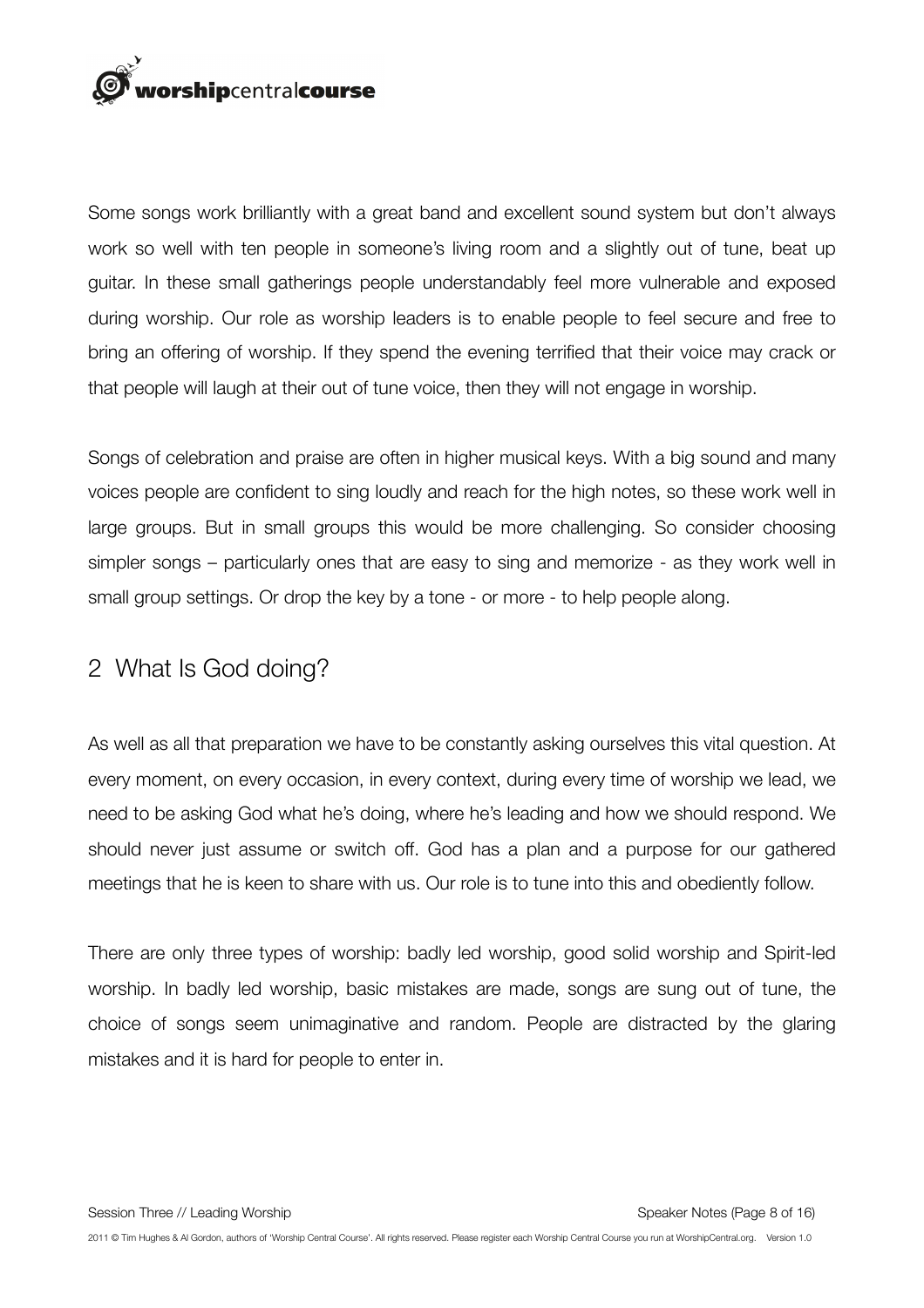

When worship is led in a good and solid way, the basics are done well. The band is led effectively, the songs are well thought through and the congregation is enabled to bring their sacrifice of praise. For many of us this is where we settle. But there is so much more.

Spirit-led worship is less to do with style, tradition or quality, but rather where there is a deep and dynamic exchange between the Holy Spirit and the congregation. It is here that we see breakthrough, where we see lives changed, vision birthed and passion fueled.

But you can't make it happen by simply reading a book or taking a course. It takes time, you have to wait in God's presence and practice the art of listening to the leading of the Spirit, allowing him to fill us with power and love, even as we lead worship. It also involves us allowing space in our worship for God's Spirit to move, to not hold the reigns so tightly as we try to drive our agenda through. To grow in Spirit-led worship we must allow space.

With all the pressures of playing with a band, remembering chords and words, watching and observing a congregation's response in worship we can forget to ask 'what is God doing?' But it's often when asking this question that a thought comes to mind. Sometimes it's a different song; sometimes it's a line to sing out, perhaps it's an encouragement to worship in silence. It's as we step out in this that we learn and grow and begin to see God at work.

In discerning what God is doing we need to tread the balance between being pastors and prophets. We need the prophetic to move people on in worship. We need to take risks, allowing space and time for God to take control. However if the prophetic is unchecked we can leave people confused and fearful. Accountability is also important. We need to have people around us who can help us learn and grow – what worked, what didn't? What was of God, what was of the flesh? We must not be afraid of making mistakes, as we're all learning all the time. Without mistakes, we can't learn.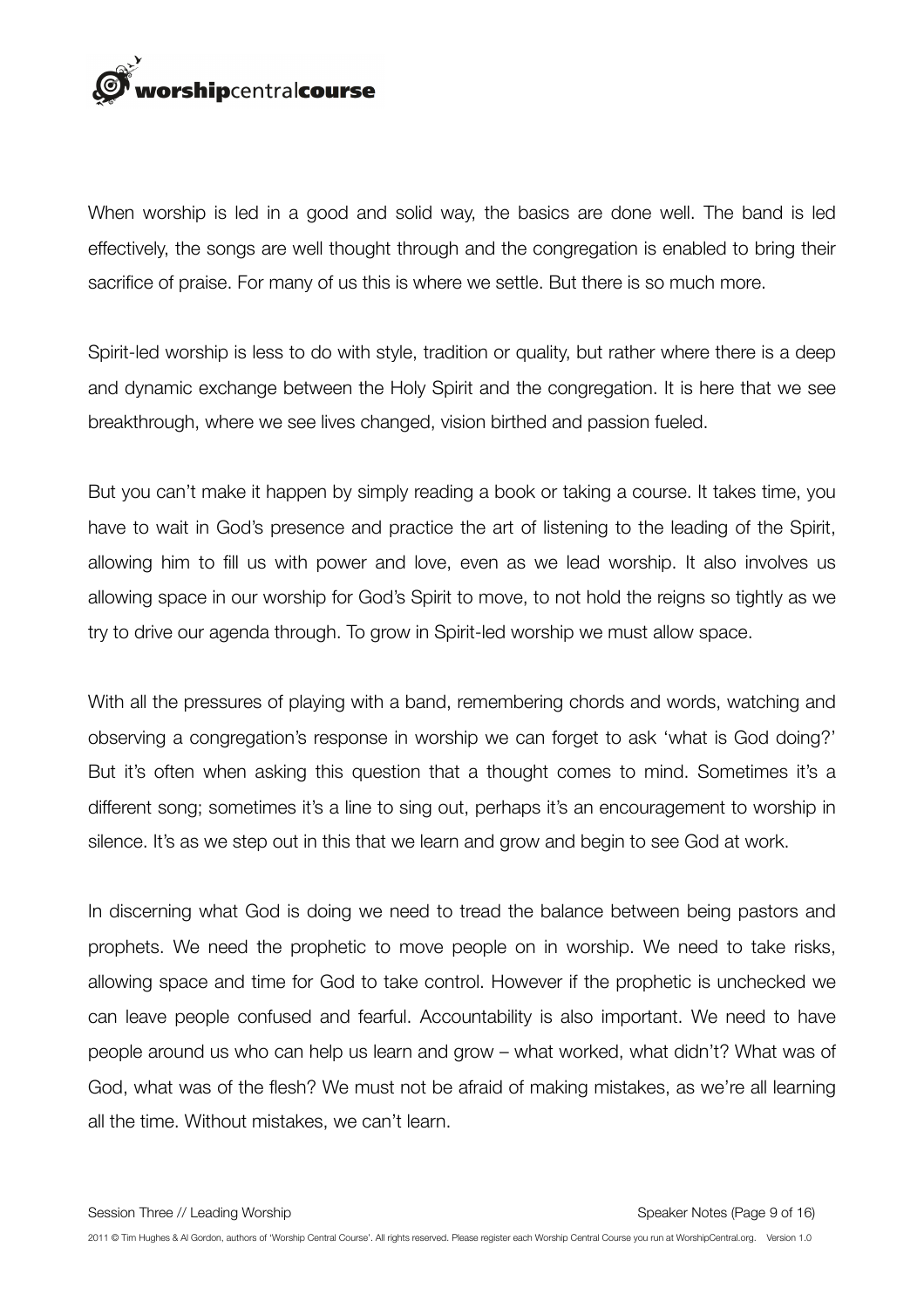

At the same time the pastoral without the prophetic can result in a church stagnating. That's why we need to hold in tension both the pastoral and prophetic. We want to see churches moving forward in worship, whilst at the same time taking as many people along with them as possible.

#### Lead Worship not just Songs

If we want to be led by the Spirit then we can't just be the kind of person who selects the songs, rehearses the exact arrangements and has the worship all tied up before the congregation has even gathered, never swerving from the set list no matter what goes on. Worship is so much more than this - it is an encounter with the Lord of heaven; it is a heartfelt response to his initiating love. We can't simply close our eyes, turn up our monitors and forget that there is a group of people that we are meant to be leading.

So, obviously we need to be able to see the people who we are leading, watching out for signs of how and when they are responding or not responding, when they seem to engage or disengage. As worship leaders, we need to have one eye on the Lord, and one eye on the people. As we lead worship we need to regularly open our eyes to see what is happening around us. We can still worship with our eyes open. It doesn't kill the holy moment. Presumably at Pentecost someone had their eyes open to see and record where God moved in great power and when people were responding. There are various opinions on whether worship teams should be standing on a stage. The point of placing a worship team at the front on a stage is not so that they can be seen, but rather that they can see the congregation.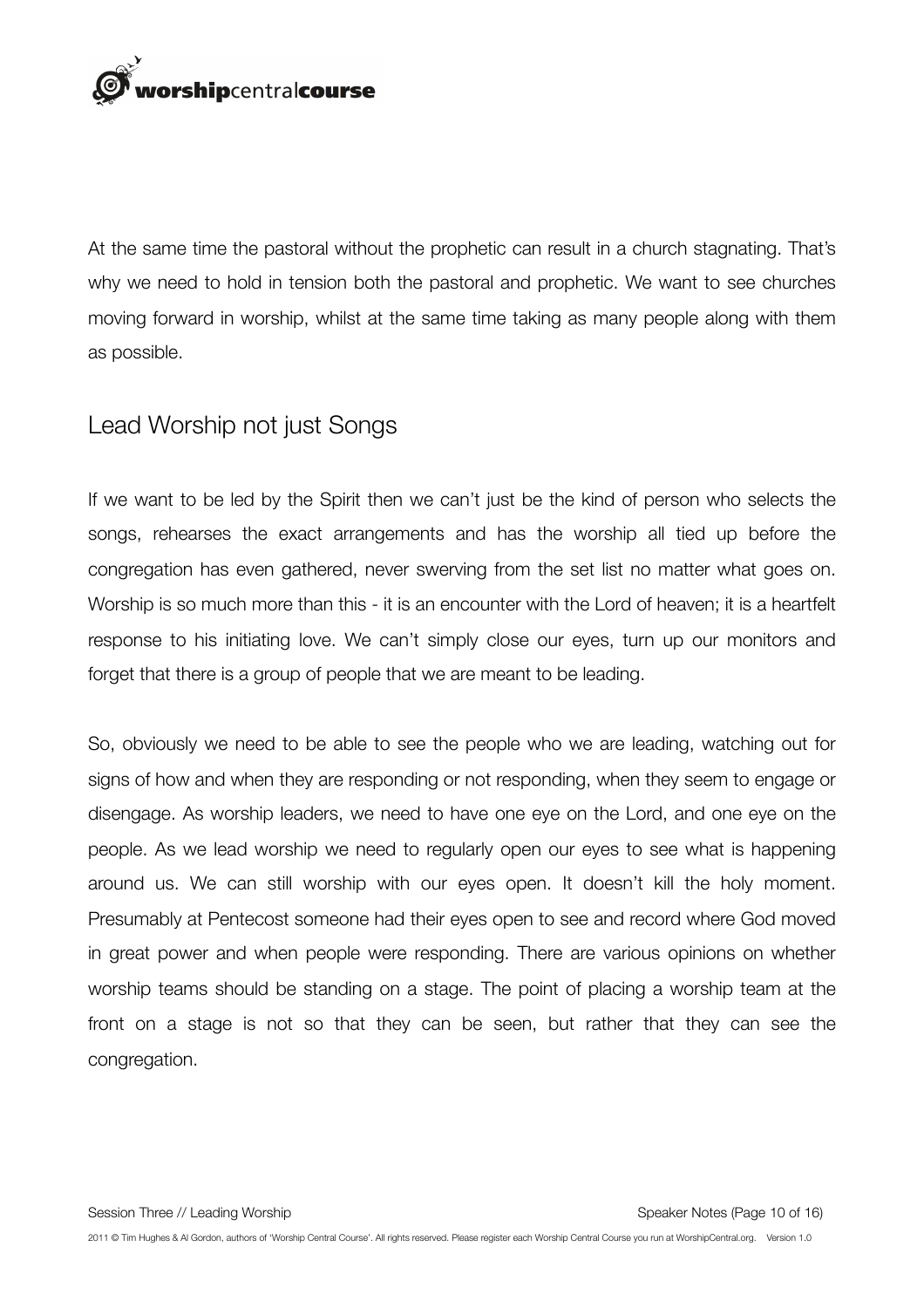

During a time of leading worship it's helpful to note some simple observations on how people are entering in. How are people responding in terms of the level of singing and involvement? If you look out to a sea of blank expressions and it seems that the congregation has no pulse whatsoever, then we need to ask ourselves some questions. Are we singing too many new, unfamiliar songs? Are we relying on the same songs we've used for the last month, are people just bored? Is the band too loud, drowning people out? Is the band too quiet, making people feel self-conscious and awkward?

When things get really tough, it's often helpful to find a familiar song that you know really works for your church. If people are still disengaged after singing this then take time to think and pray afterwards. It might be the church is going through a dry season. Perhaps the people need to be encouraged and affirmed.

Worship is both caught and taught. If we really believe that worship is our highest calling and therefore our first priority, then we need to be continually teaching our congregations on the subject of worship, what it is and how we can respond in both a private and corporate setting. We need to model worship if people are going to catch a vision for it, and we need to teach into it. This is where the relationship between the worship leader and the senior church leader is so important. Having times together to discuss the spiritual climate of the church is a key aspect of team leadership.

#### [Insert Illustration]

*Tim shares this story: 'I remember leading a particular congregation regularly in worship where the response always seemed minimal. Every time I'd leave the stage after leading worship I'd feel frustrated and angry. During the sermon I'd be quietly fuming and complaining to God. On one such Sunday where things had been particularly tough I started*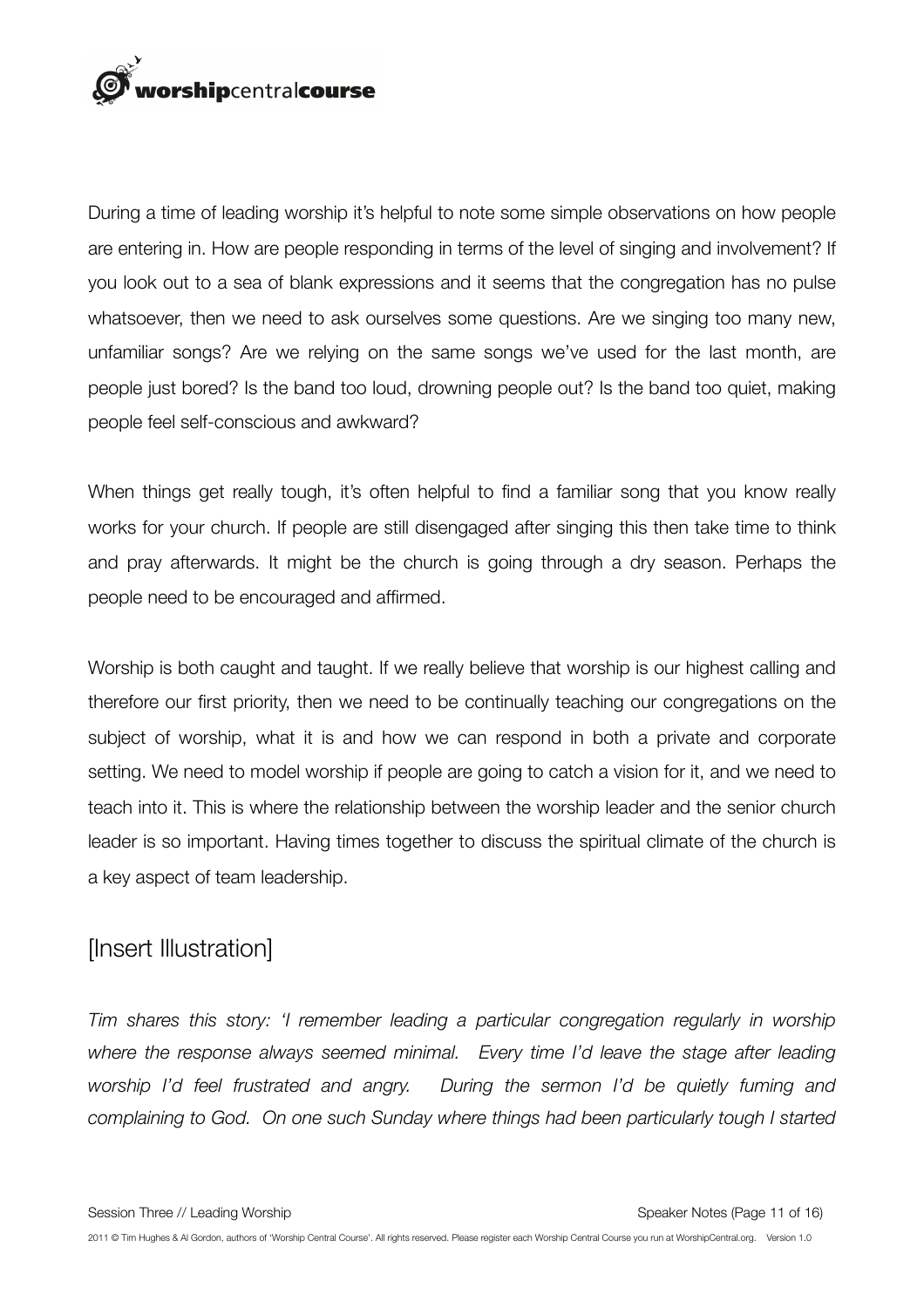## orshipcentralcourse

*moaning to God. My assumption was that he too must feel angry and disappointed with the congregations response. In the midst of my angst and gripes God challenged me saying, "Tim I love these people and I want you to love them too.' I felt convicted and from that day on would pray, "God give me compassion for these people. Help me to love them." Over weeks and months, something shifted in my heart and I'm sure the congregation began to notice. Rather than leading aggressively when people were slow to respond, I began to lead with a sensitivity and grace which was God given. As I led with a new sense of love, the congregation began to respond with fresh passion and vigour.'* 

*If you have a similar story share it now, or tell them about Tim's experience.*

When we feel discouraged by the apparent apathy or disconnect of a congregation, it can be easy to start leading out of frustration. But we are called to feed the sheep, not beat the sheep. We need to pray that God would give us his grace to keep loving and serving.

We also need to avoid distractions: odd mannerisms, words spoken out of place, strange sounds, long pointless gaps that result in people disengaging and exiting a time of worship. Without realizing it we can develop habits that actually distract people. It's worth being aware of these. Maybe it's a funny wiggle as we sing or lots of unnecessary ad-libs we feel obliged to include.

#### 3 Where Are We Growing?

As everyone knows, even superheroes need to recharge. Batman has the Bat Cave the Thunderbirds retreat to Tracy Island. How do you recharge? Each time we lead worship we're giving out, physically, emotionally and spiritually. That is why it is so important for us to regularly recharge. It's when we fail to take time being replenished that we'll find ourselves sinking spiritually often making errors of judgment and poor life choices.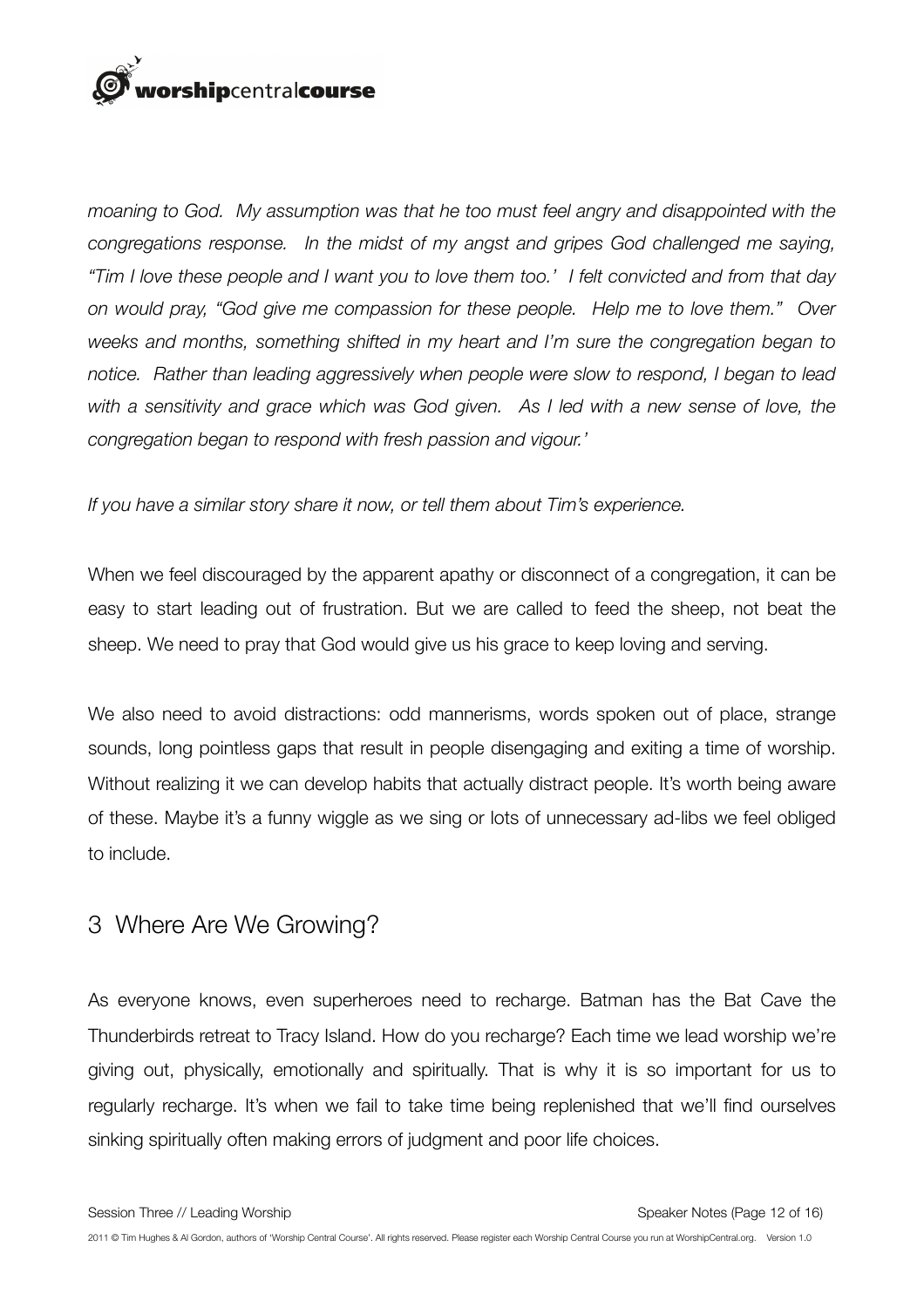

Spiritually, nothing brings more refreshment than time in Jesus' presence. In Mark's gospel we see the twelve disciples return from being sent out to preach the good news and pray for the sick and oppressed. As they gather round Jesus, exhausted by their travels and ministry, many other people join them, perhaps hoping to be prayed for, to hear more of their teaching. The disciples were so pressed by the crowds of people that they didn't even have time to eat. Into the stress and chaos Jesus takes charge saying to the twelve, "Come with me by yourselves to a quiet place and get some rest." (Mark 6:31)

For some of us we need to heed Jesus' words, getting time out to rest in his presence, learning the art of remaining and abiding in Christ. It's deeply practical advice. For this reason, praying together as a team before and after the services is key. This is a great way to thank God for all that he's done; it's a helpful reminder that ultimately our worship is all about him. But it's also an opportunity to pray for ourselves, to ask that God would pour into us after we've been giving out. This time of prayer is so timely and important.

Everyone is different. You may find after leading worship the best thing you can do is get some space on your own to relax. For others being left alone means disaster. Many people confide in us that after leading worship they feel terrible – discouraged, depressed and insecure. It's often in the moments after we've led worship that the enemy will try to trip us up or knock us down.

We are in a spiritual battle and worship is on the frontline. We mustn't underestimate the powerful dynamic that occurs when God's people gather to proclaim in one voice, 'Jesus is Lord.' There is great power in the name of Jesus. He is the risen, unstoppable, all-conquering King. But, nevertheless, Scripture tells us that Satan will do everything in his power to knock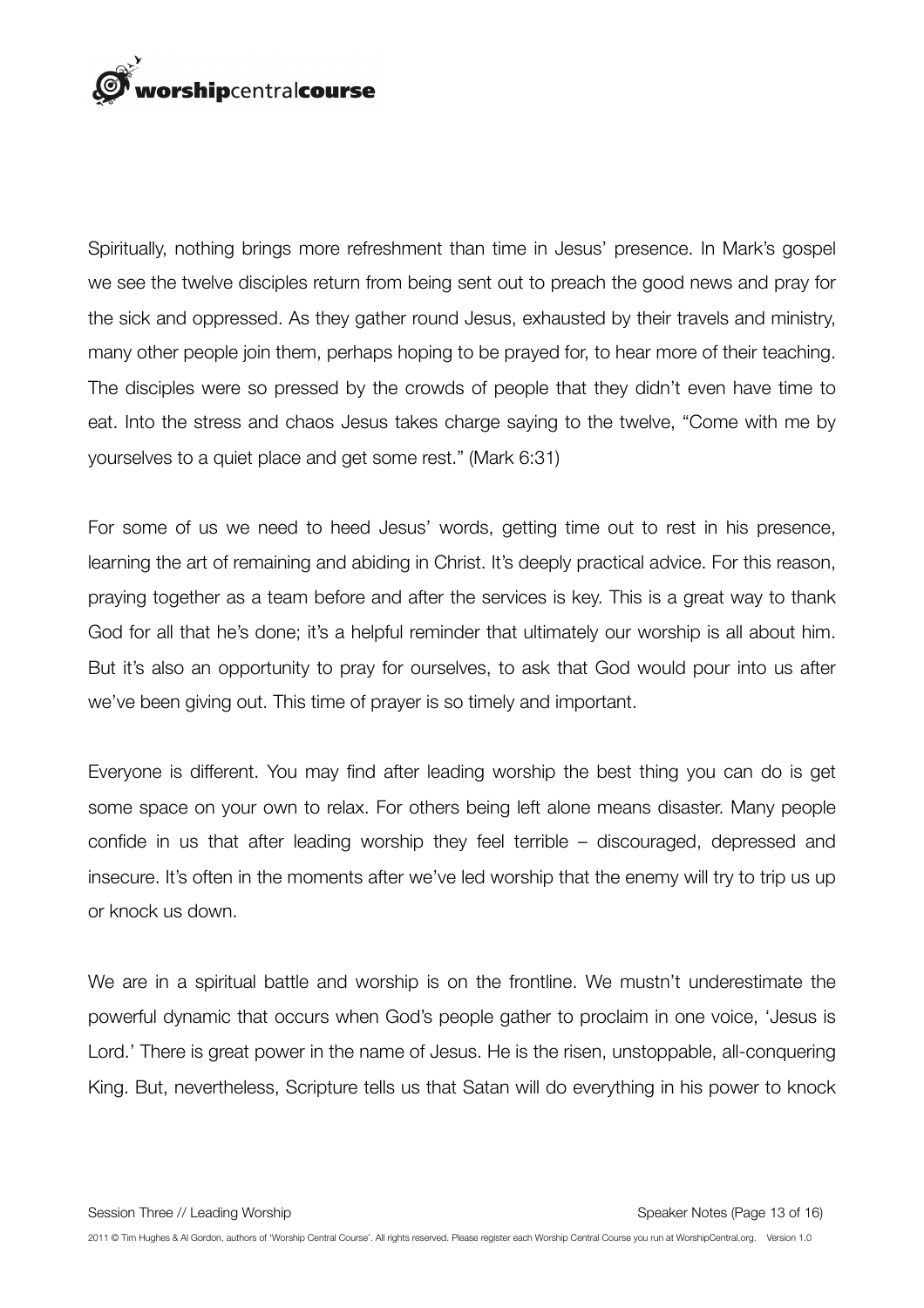

us off course. 1 Peter 5:8 warns us, "Be self-controlled and alert. Your enemy the devil prowls around like a roaring lion looking for someone to devour."

The good news is that the one who is in us is greater than the one who is in the world. God has equipped us in every way to deal with the temptations that come along. Practically, for some the best thing we can do after leading worship is arrange to meet up with friends. You'll find what works for you, and if your team is strong then so much the better.

Rick Warren speaks of a rhythm of ministry that allows space to recharge. He encourages people to divert daily, withdraw weekly and abandon annually. Divert daily means finding time to switch off from work – go for a run, enjoy a good meal, watch a film, read the newspaper. By allowing a period of rest each day, we keep awake and alert to serve God. Withdraw weekly means taking a period of time off, perhaps a couple of days, a few afternoons or whatever works for you. In this time maybe turn the phone off, spend a day with great friends, do something fun – relax. Finally abandon annually connects with the truth that we all benefit from a good holiday every year. It's often during these times away that the busyness of life settles and we get fresh perspective, and that God speaks clearly about future direction.

As we gain experience and reach a level where we are quite comfortable leading worship, there is a danger that we stop reflecting on what we're involved in. But one of the exciting aspects of leading worship is that there are always ways we can grow and develop; there is always more to learn and to challenge us. We are always asking our team what we can do better, what worked and what didn't. And we know we need to be ready for the answer - we need to embrace constructive criticism, because only then will we grow.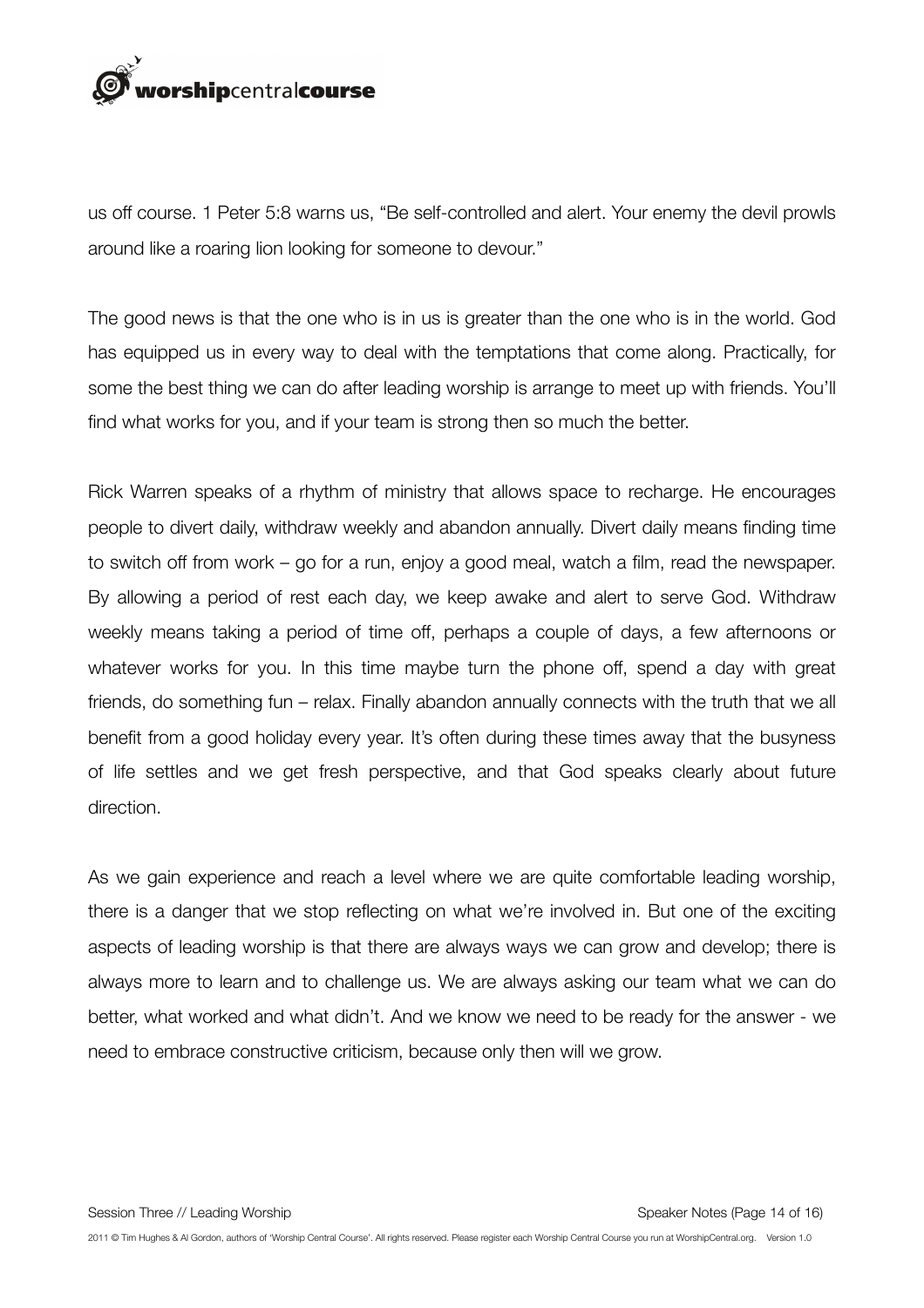

It's essential we never lose a hunger to be the best we can be. Part of this involves inviting your senior leaders to point out areas that can be strengthened in your worship leading. For some of us this process can be hard. We may find it difficult not to take things personally. We might miss all the encouragements and focus on the one negative. Some of us have served in churches where we were unfairly and harshly criticized. We may have been stung by the pain of harsh words spoken over us. People can be cruel with their words and actions.

The truth is that we will always face criticism, some helpful, some just abusive and destructive. If it's constructive, then there will be things we can learn and embrace. If it's harsh then we need to learn to handle it well. There are two positive ways of approaching this. Firstly we can try to find the kernel of truth in the criticism. Even if the comment was meant to harm but as you reflect on it you can see a small element of truth that you can then work on.

If there is no truth whatsoever in someone's criticism and it is simply vindictive and spiteful, well, Jesus promises to bless us: "Blessed are you when people insult you, persecute you and falsely say all kinds of evil against you because of me. Rejoice and be glad, because great is your reward in heaven, for in the same way they persecuted the prophets who were before you." (Matthew 5:11-12 TNIV)

Great leaders keep on going despite setbacks and discouragements. Remember Winston Churchill's definition of success is "the ability to go from one failure to another with no loss of enthusiasm."

We need to build a team of worshippers who encourage one another, who spur each other on to grow, develop and thrive. As we close, Paul writes this: